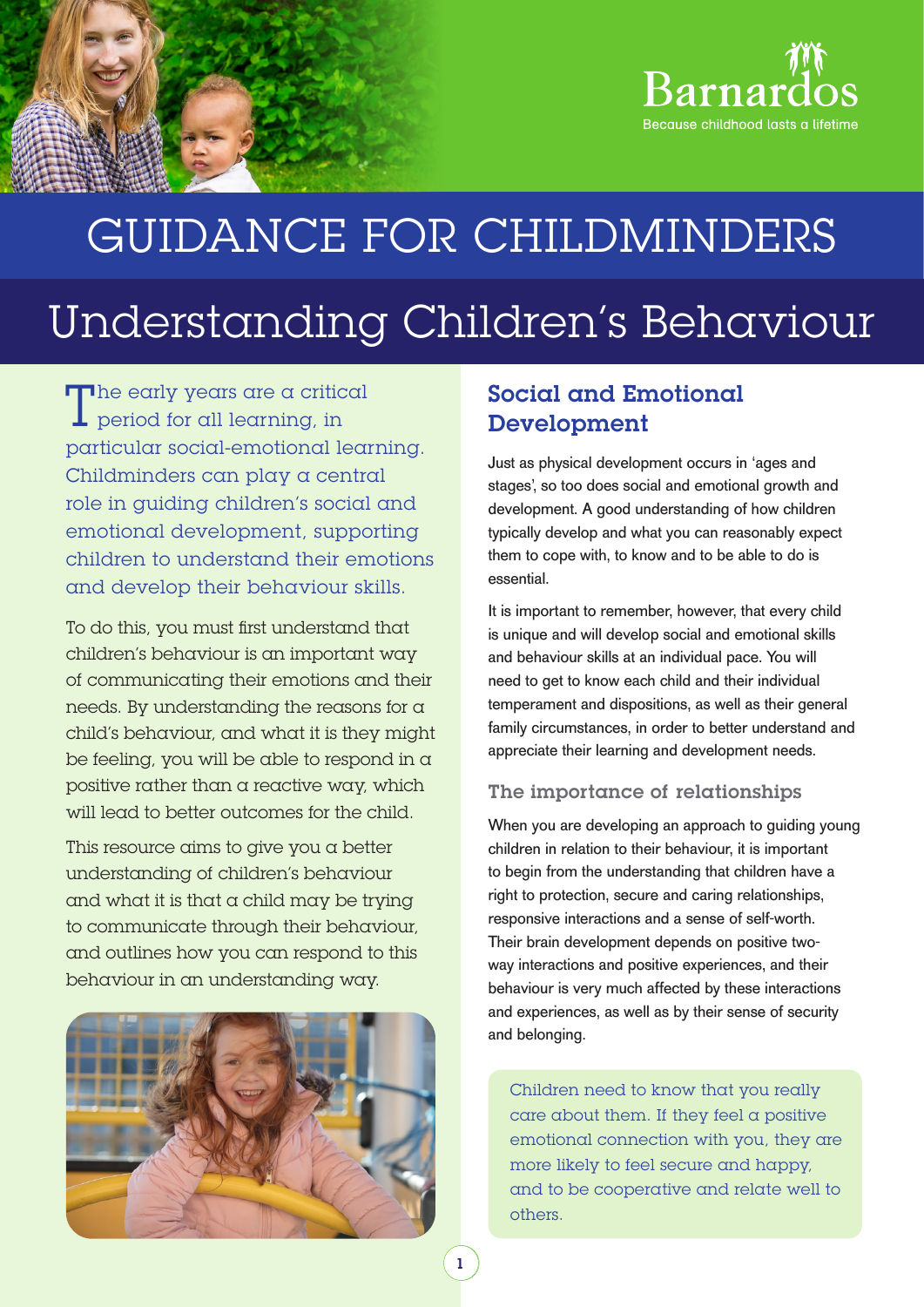Your goals for children must extend well beyond just 'managing' behaviour. The main goals are for children to:

- **Feel secure and valued**
- **Feel good about themselves**
- Be happy and contented
- Learn how to relate well to others (both children and adults)
- Be able to make friends and get on with others in groups
- Be able to explore, try things and learn confidently

Where children feel included, respected, safe and secure, and when their achievements and contributions are valued and acknowledged, they are more likely to develop self-confidence, resilience and positive views about themselves. Their behaviour will reflect this.

## What Children Need at Different Stages of Development

Very young children need strong relationships and attachments with sensitive, responsive and positive adults who are tuned into, and understanding of, their non-verbal ways of communicating their needs. Through these relationships and attachments, young children learn that they are important, that they are listened to, that their needs will be met and that they are safe and secure.



Children also need adults who understand that certain types of behaviour are a natural and important part of their development and their learning about the world. Young children are innately curious and will seek out ways to explore their environment and assert their independence. This will require you to be particularly understanding as it can sometimes lead to behaviour that you may find frustrating, challenging or demanding.

As they get older, children need to be helped to learn how to say what they want and how they feel, how to ask questions and how to invite other children to play. They need support to develop the ability to recognise their own emotions and those of others, to control their emotions and to deal with frustrations.

Older children need to develop the ability to resolve conflicts, to control the impulse to act aggressively, to suggest different solutions and to compromise. They need to learn how to cooperate with others, to take turns, to respond and react positively to others, and to see others' points of view.

You can support this learning by modelling these in your own everyday behaviour. Children of all ages constantly learn from the adults around them so how you behave will have a big influence on how a child who spends a lot of time with you behaves.

Many adults have not acquired these skills. All of this learning and development takes time and practice, and the support of positive, sensitive and understanding adults.

## The Role of Language Skills in Behaviour

Language has a role in regulating our emotions and behaviour, and is necessary for understanding what others are saying, following instructions, negotiating with others and explaining how we feel. The level of development of a child's language skills will have an effect on how they behave.

Very young children who are learning to communicate – whether this is through speech or through other forms of language such as facial expressions, body language or sign language – may sometimes find it frustrating not to be able to say clearly what they want or need to say.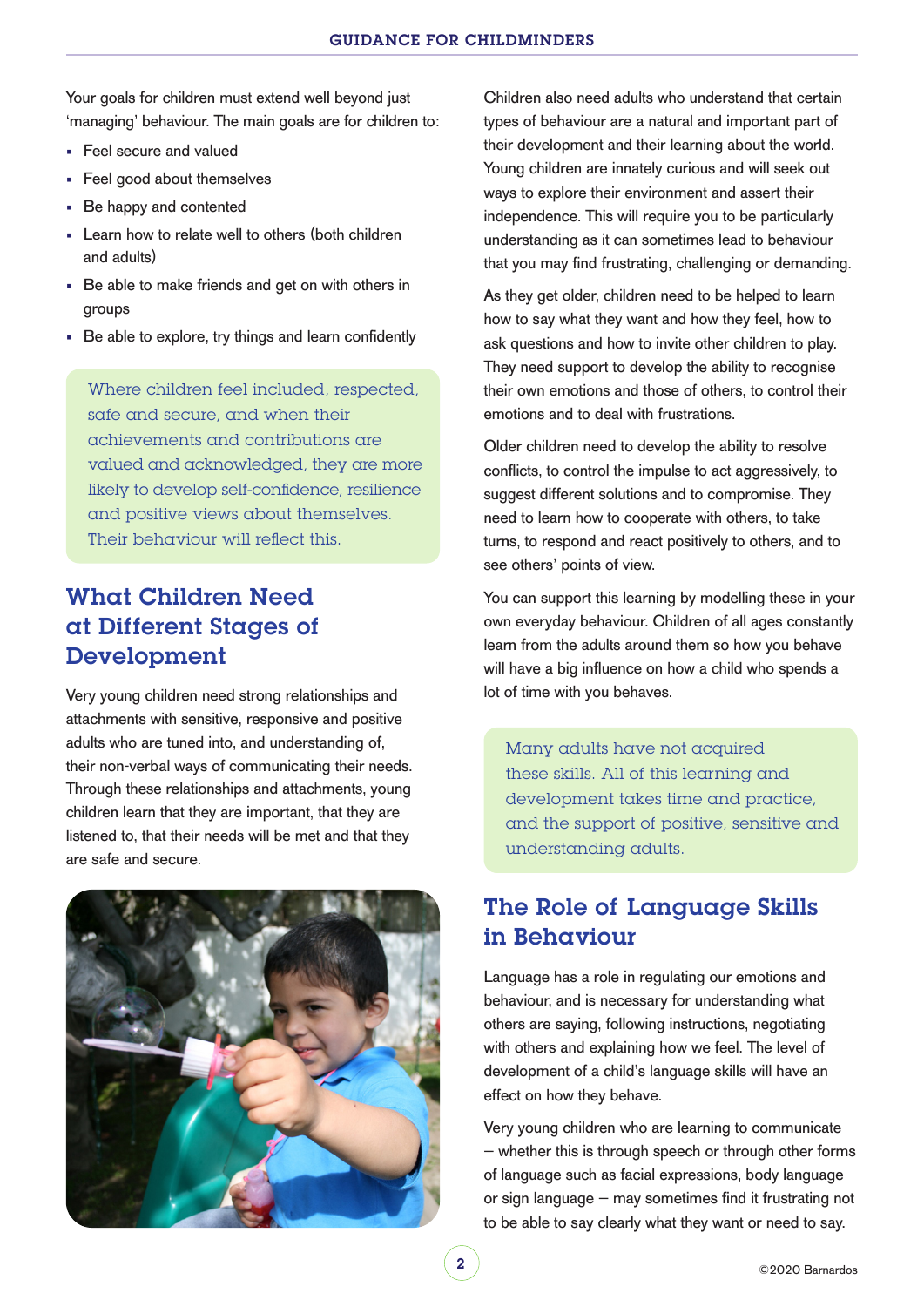Older children may also have difficulties understanding what is expected of them or what others mean when they interact with them. Supporting the development of a child's speech and language skills will also support their social, emotional and behaviour skills.

### Expectations

Having reasonable and appropriate expectations of children is important and will have a positive influence on their behaviour. It is important that the expectations you have of a child match what they can understand and are capable of at their age and stage of development, and also in their particular circumstances.

Without a good understanding of child development and children's individual needs, you may have unrealistic expectations of children in relation to their behaviour. Unrealistic expectations can result in adults demanding too much of children. When this happens, children can get into trouble. For example, expecting a two year old to be able to eat without ever spilling food or an eighteen month old to play well with other children and to share their favourite toys is unrealistic. These are not age or stage appropriate expectations and can lead to children becoming frustrated or feeling incompetent, and expressing these feelings through their behaviour. A child who is over-tired or upset is also likely to find it difficult to stay calm if too much is expected of them.

It is important to remember that children are much more likely to understand what is expected of them if they are given the same type of message consistently both at home and while in your care.

## What Might the Child be Communicating Through their Behaviour?

As mentioned above, children need to communicate their feelings and their needs to those around them, but they may not have the words to say how they are feeling so they communicate through their behaviour.

Sometimes a child may not understand what it is that they are feeling, especially if it is a complex emotion such as jealousy or frustration. Often their communication through their behaviour is unconscious and they will not be aware of what they are communicating.

In the midst of particularly challenging behaviour, it may be difficult to think about what the child is experiencing rather than what you yourself are experiencing as a result of the child's behaviour, but it is important to try to identify what the child's needs are and to respond to these needs. It is also important to recognise that a child who becomes withdrawn – although their behaviour may not be challenging  $-$  is also expressing a need.

When you understand what an experience might be like from the child's perspective, you are much more likely to empathise and to respond in positive ways that support the child.

#### Think about…

- 1. What is the child experiencing? For example:
	- $\blacksquare$  Is the child hungry or tired? Are they uncomfortable?
	- Are they over-stimulated or overwhelmed?
	- Are they experiencing separation anxiety?
	- Are they feeling powerless with no choices?
	- Are they feeling very disappointed about not being able to have or do something?
- 2. What, when, where, how and with whom does the behaviour occur? For example:
	- $\blacksquare$  Is the room too warm or too noisy?
	- Is the space crowded with strange people?
	- $\blacksquare$  Is there someone who may be inadvertently scaring them?
	- $\blacksquare$  Is there something that may be reminding them of a difficult time or a trauma?
- 3. What do you think the child might be communicating that they need or want?
	- How might the child be feeling?
	- What might be the purpose of their behaviour?
	- What might be the meaning of their behaviour?

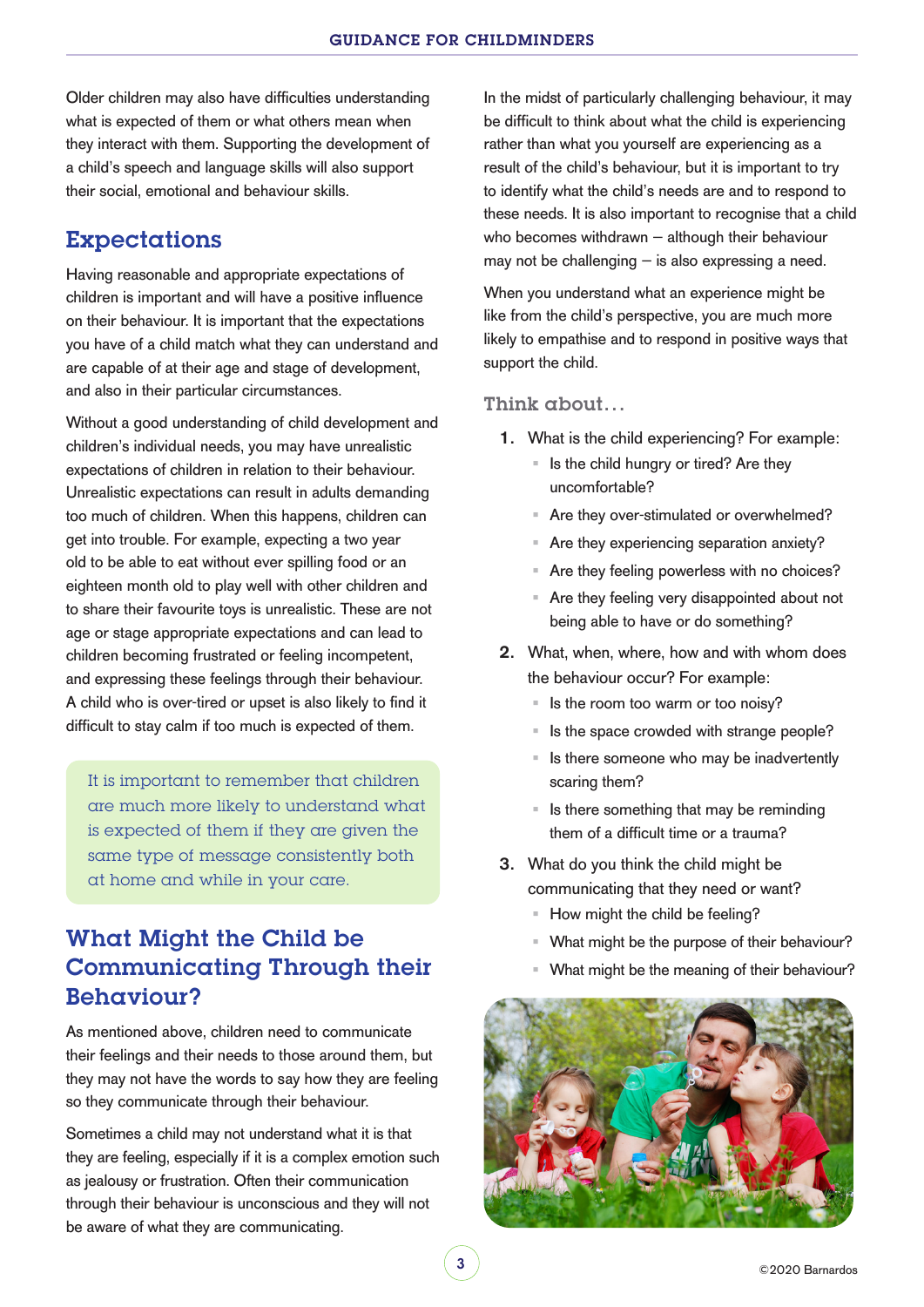## How Might the Child Communicate Their Feelings

Some of the ways children may be 'telling' you through their behaviour that they are stressed and overwhelmed include:

- **Having constantly high activity levels**
- Having difficulty focusing on or completing a task
- **Becoming easily frustrated**
- Having difficulty making decisions
- **Having difficulty following directions**
- Trying to solve problems by hitting, biting, grabbing or pushing
- **Having tantrums**
- Clinging to adults
- **Avoiding new tasks**
- Not playing with other children
- Crying frequently and unable to be soothed easily
- Not eating
- Becoming unusually quiet or withdrawn

## Respond in an Understanding Way

Children who are encouraged to express their ideas and their feelings – joy, sadness, upset, anger, frustration and fear  $-$  can develop ways to cope with new, challenging or stressful situations. Let children know that all emotions are okay and sometimes it is natural to feel strong emotions. It is what the child learns to do with these strong emotions that is important.

- When a child is distressed, it is important that your response always communicates these non-verbal messages to them:
	- 'I see you'
	- 'I will keep you safe'
	- 'I care about how you feel'
	- 'I can help'
- Create a caring, relaxed, supportive and fair environment where each child feels accepted and that they belong.
- Tune into each child's temperament, their sensitivity, their energy levels or level of tiredness on a given day.
- Focus on each child's individual strengths and what they can do rather than what they can't do.

 Avoid labelling a child, for example 'she's a biter' or 'he's aggressive'. It is important to separate the behaviour from the child. The behaviour may be unacceptable but the child is never unacceptable.

To support children and develop a good relationship with them:

- **Ensure they understand what is expected of them.**
- Remain calm, clear and consistent in your interactions.
- Create a positive environment where they feel relaxed and they belong.
- Show an interest in their family, their talents, their goals, their likes and dislikes.
- **Engage with them, especially during mealtimes** and playtime.
- Always treat them with respect; never embarrass or ridicule them.
- **Encourage them to treat others with respect and** model respectful behaviour.
- **Recognise their strengths.**
- **Involve them in making decisions about activities** within the household.
- Give them choices whenever possible to enable them to have some control.
- **Have reasonable expectations.**
- Set clear but reasonable limits and boundaries.
- **Establish consistent and predictable routines.**
- Always acknowledge when they show good manners.
- **Remind them to treat others as they like to be** treated.
- **Work with children to resolve conflict.**